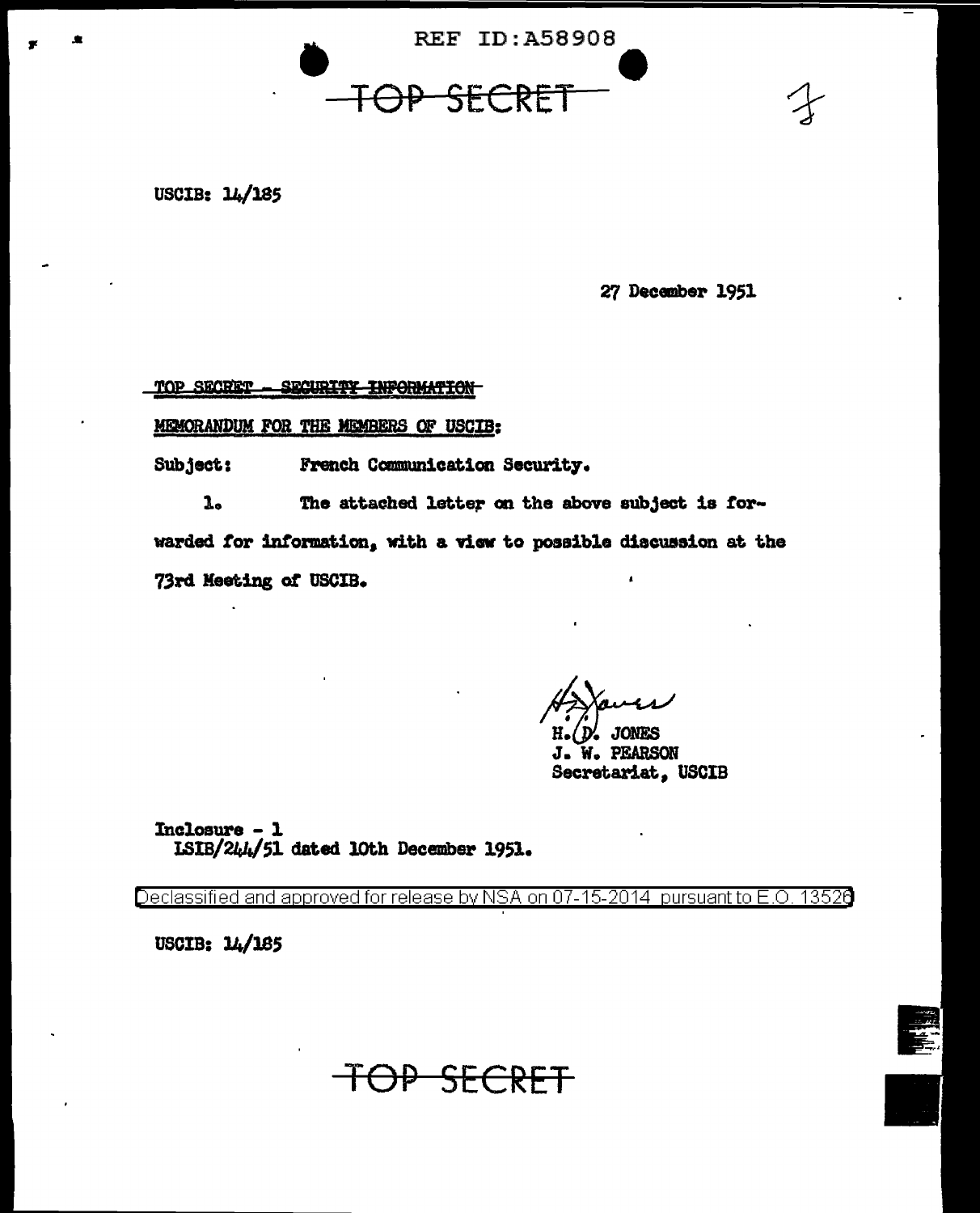TOP SECRET BUSHEDE

London

10th December. 1951.

LSIB/244/51

PL 86-36/50 USC 3605 EO  $3.3(h)$  (2)

Chairman. • United States Communications Intelligence Board.

With reference to your memorandum UC 000227/dated 22nd June 1951. the London Signal Intelligence Board notes that the United states Communications Intelligence Board has approved the report *ot* the U.S./ U.K. Conference on the Security of French Communications. but observes that it b.as not yet been advised of the decision *ot* the National Security Council.

 $\mu$ , 2.. In paragraph 3(k) of the Conference report, it was concluded  $\int \chi$ <sub>r</sub>that any approach to the French Ministry of Foreign Affairs should be  $\mathcal{W}_{\mathbf{a},\mathbf{b}}$  deferred pending consideration of the report of the Tripartite Group.  $\begin{bmatrix} 0 & 0 \\ 0 & 1 \end{bmatrix}$  ( $\begin{bmatrix} 0 & 0 \\ 0 & 0 \end{bmatrix}$ ) deferred pending consideration of the report of the Tripartite Group.<br>  $\begin{bmatrix} 0 & 0 \\ 0 & 0 \end{bmatrix}$  ( $\begin{bmatrix} 0 & 0 \\ 0 & 0 \end{bmatrix}$ ) and the French intent and capability to es The state of French intent and capability to establish security- arrangements are sufficient to warrant the U.S. and the U.K. making an initial ( $\frac{1}{2}$ ). The sufficient to them about their communication security.

> 3. L.S.I.B. proposes that the U.S. and U.K. Ambassadors should be briefed according to the document attached as Appendix 'A' and that the approach should be made at the first opportunity. L.S.I.B. also proposes that, in order to preserve an appearance of non-cooperation between the U. the approach should be made at the first opportunity. L.S.I.B. also proposes that, in order to preserve an appearance of non-cooperation between the U.K. and the U.S.  $\vert$  the U.K. Ambassador should make the first approach, to be followed a few days later by that of the U.S. Ambassador.

4. L.S.I.B. further proposes that the U.S.C.I.B. and L.S.I.B. nominees who according to paragraph 55 of the Conference Report, are to be available in Paris to take part as required in the initial discussions with the French should meet in London a day or two in advance in order to coordinate f'inal details. For this purpose L .. S.I.B. will nominate a senior representative and an expert from G.C.H.Q. In anticipation *ot* u.s.c.I.B. concurrence to this proposal. a list of examples of French insecurity suitable tor demonstration is in course of preparation at G.C.H.Q. and would be ready for the preliminary meeting between the U.S.C.I.B. and L.S.I.B. nominees.

5. U.K. authorities can provide, in two months time, 8 CCM machines to be offered to the French.

6. L.S.IoB. would welcome u.s.C.I.B.'s comments on these proposals at its earliest convenience. PL 86-36/50 USC 3605



London Signal Intelligence Board

Inclosure with USCIB 23/43 dated 27 December 1951.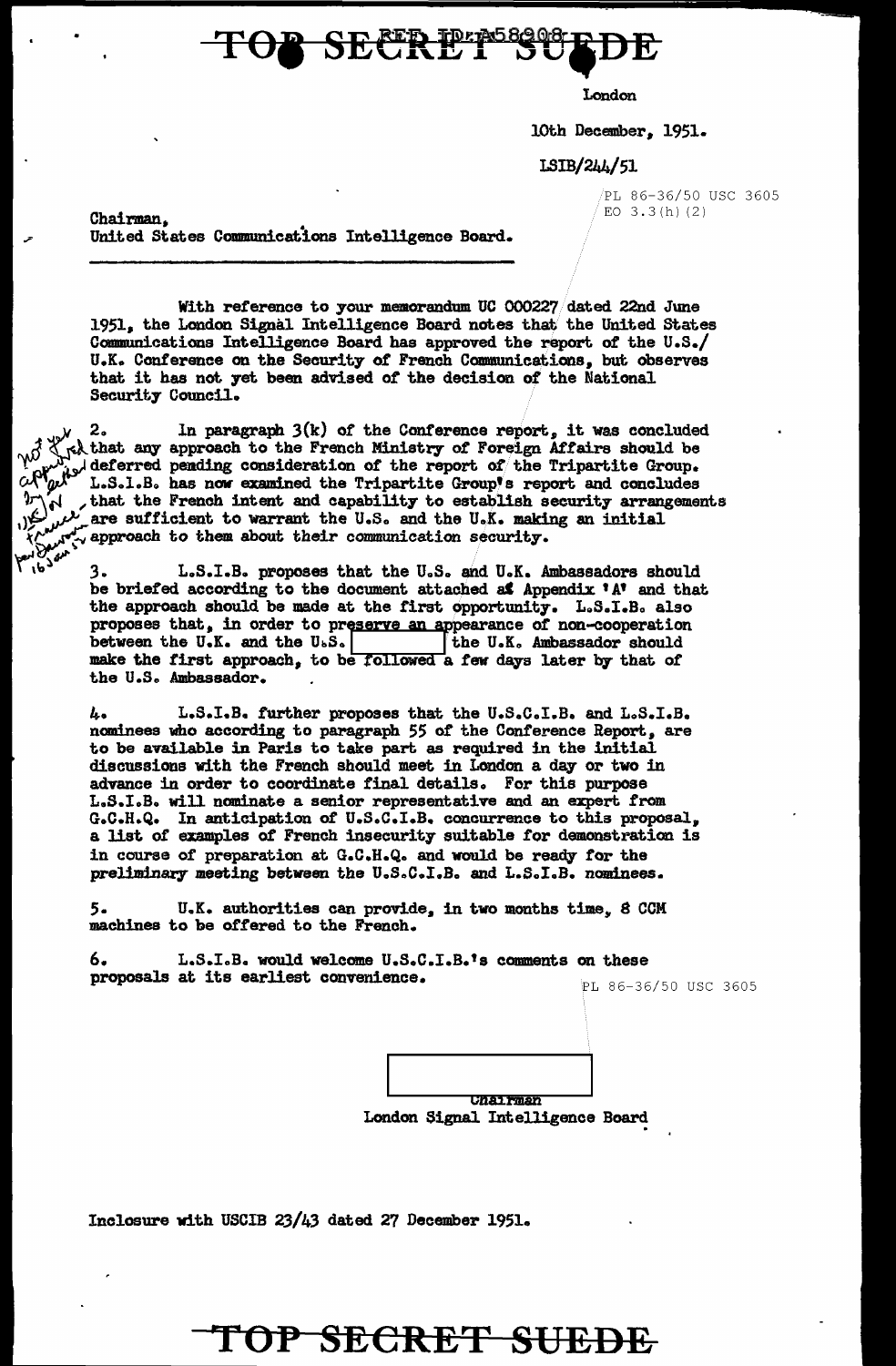### **SEPERIE TESTER**

### ISIB/244/51

#### Appendix 'A'

BRIEF TO U.S. AND U.K. AMBASSADORS IN PARIS EN 3.3(h)(2)

PL 86-36/50 USC 3605

The U.S. and U.K. Governments, having been convinced that the cypher communications of the French MFA are so thoroughly insecure as to be inimical to the interests of the Western powers, have decided to approach the French Government on the matter. They regard the security of French diplomatic communications as of the greatest importance and are therefore prepared to offer material help towards improving them.

 $3.$ The U.S. and U.K. Governments therefore think it reasonable to assume that French diplomatic communications are an invaluable source of intelligence to Russia on Western diplomacy and strategy, indeed that they may well be her most prolific, most speedy and most reliable source of all. They regard it as imperative that Russia should be deprived of this source, not only so that she will be denied the intelligence now accessible to her from it, but also so that officials of the U.S. and U.K. Governments may more freely discuss important matters of common concern with officials of the French Government.

So bad are the cypher systems and communication practices of the ь. French MFA that, in the opinion of the U.S. and U.K. Governments, the situation can only be satisfactorily improved by a drastic and expensive reorganisation of the Cypher Service of that Ministry and the appropriate replacement of its systems and practices. In order to ensure a realisation by the French MFA that such a drastic overhaul is necessary, it is essential that the situation should be brought to notice in a manner so dramatic and convincing as to shock the Ministry into taking speedy and effective action.

The U.S. and U.K. Governments have therefore decided to instruct their Ambassadors in Paris to inform the Secretary - General of the French MFA, M. Alexander Parodi, that French diplomatic cyphers are completely insecure  $\int$ 

and that, as remedying this state of affairs requires drastic and expensive action, the U.S. and U.K. Governments are willing to help in instituting corrective measures provided he will give assurances that his Ministry will:

- undertake an energetic programme for reorganisation of its  $(a)$ Cypher Service and appropriate replacement of its present systems and practices:
- (b) accept without qualification and promulgate  $U_aK_a/U_aS_a$ essential standards of security in each phase and aspect of the programme:
- (c) accept direct  $U_sK_s/U_sS_s$  participation in executing the programme, including participation on a working level by representatives qualified in the field of general security as well as all aspects of communication security.

 $/6.$  Should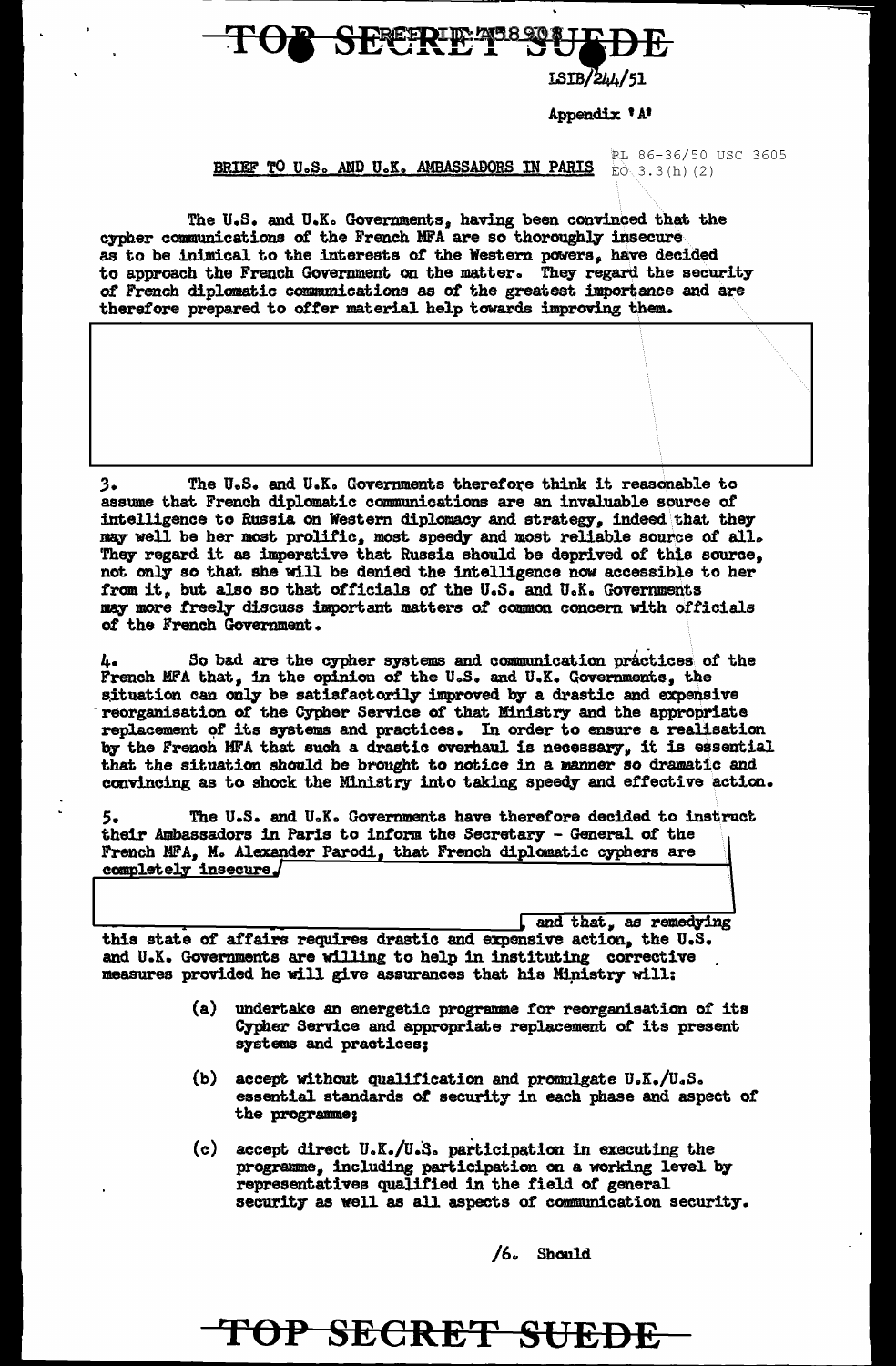TD:24588

RL-86-36/50 USC 3605 EO  $3.3(h)/(2)$ 

ISIB/244/51

Appendix 'A'

If M. Parodi is willing to accept these proposals, the U.S. 7. and U.K. Governments are for their part willing to provide as a minimum. on long-term loan, sufficient Combined Cypher Machines (CCM) to equip about 30 of the most important diplomatic posts with two machines each, a quarter to a third of them at once and the remainder phased in consonance with NATO requirements. (This machine has already been accepted by the French Government for high-level NATO communications.) For those posts which cannot immediately be equipped with CCM Machines, and as a standby for those which can, the U.S. and U.K. Governments propose one-time pads and are prepared to advise on and assist in their construction. M. Parodi can be assured that, as the French would be producing their own settings for the Cypher Machines and their own onetime pads, their telegrams would not be readable by the U.S. and British Governments.

8. The U.S. and U.K. Ambassadors in Paris should be aware that two of the problems which their Governments have had to face in arriving at these conclusions have been

/report